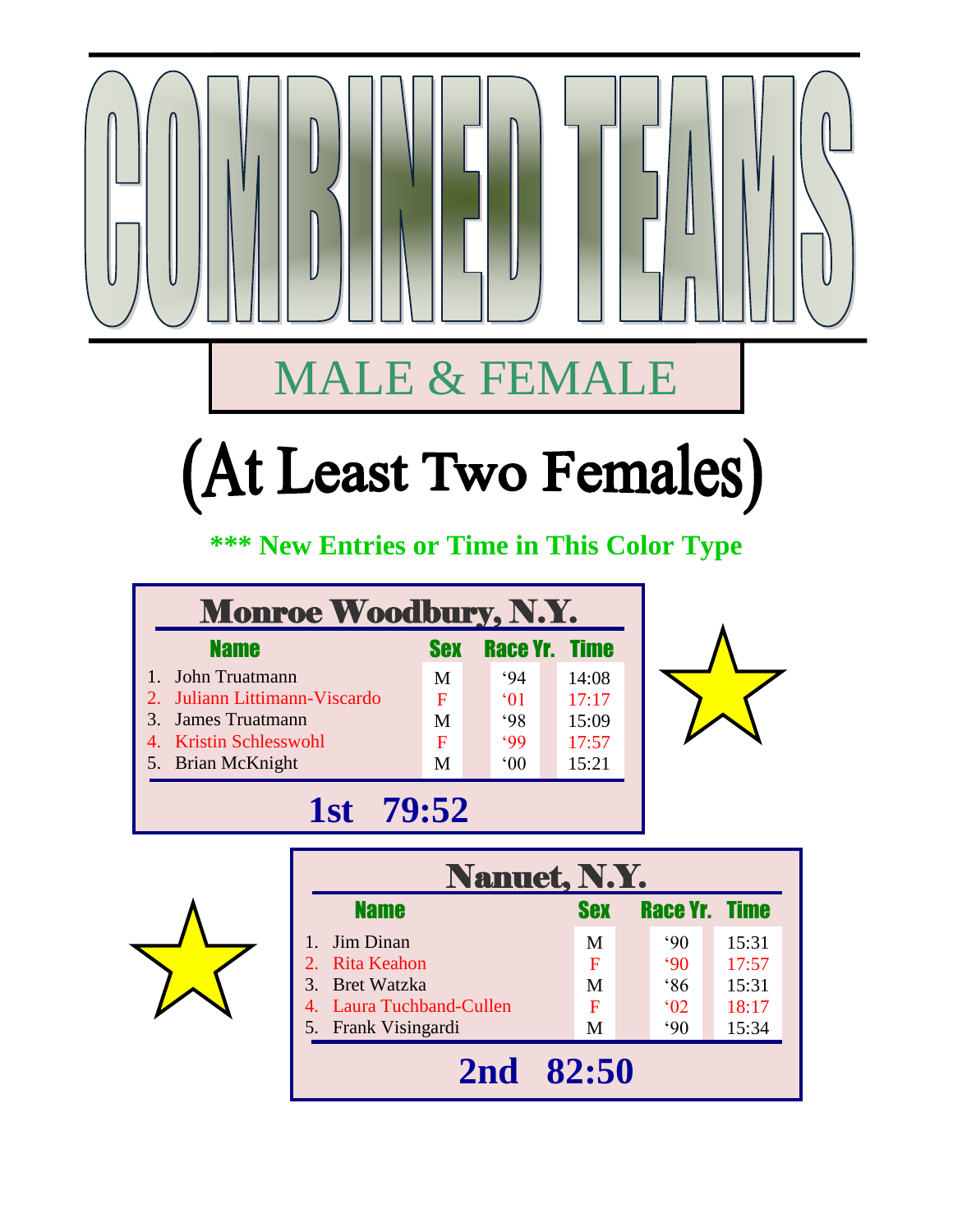|                       | <b>Clarkstown South, N.Y.</b>                  |                  |                              |                | Suffern, N.Y.                                     |                |                      |             |
|-----------------------|------------------------------------------------|------------------|------------------------------|----------------|---------------------------------------------------|----------------|----------------------|-------------|
|                       | <b>Name</b>                                    | <b>Sex</b>       | <b>Race Yr. Time</b>         |                | <b>Name</b>                                       | <b>Sex</b>     | Race Yr.             | <b>Time</b> |
| 1.                    | Paul Sklar                                     | M                | 93                           | 15:00          | Jim Gerhart<br>6.                                 | M              | .94                  | 15:11       |
| 2.                    | <b>Christian Citarella</b>                     | $\mathbf F$      | 91                           | 18:21          | 7.<br>Dana Dougan                                 | F              | 93                   | 18:39       |
| 3.                    | Dan Glynn                                      | M                | 84                           | 15:15          | Frank Galgiano<br>8.                              | M              | 97                   | 15:14       |
| $\mathcal{A}_{\cdot}$ | <b>Kim Newsome</b>                             | $\mathbf{F}$     | 96                           | 18:54          | <b>Megan Howell</b><br>9.                         | $\overline{F}$ | .99                  | 19:10       |
| 5.                    | Ken Lindell                                    | M                | $90^\circ$                   | 15:26          | 10. Justin Romaniuk                               | M              | 02                   | 15:24       |
|                       | 3rd 82:56                                      |                  |                              |                | 4th                                               | 83:38          |                      |             |
|                       | <b>ClarkstownNorth, N.Y.</b>                   |                  |                              |                | <b>Tappan Zee, N.Y.</b>                           |                |                      |             |
|                       | <b>Name</b>                                    | <b>Sex</b>       | <b>Race Yr. Time</b>         |                | <b>Name</b>                                       | <b>Sex</b>     | <b>Race Yr. Time</b> |             |
| 1.                    | Mike Rogan                                     | M                | 88                           | 15:12          | <b>Art Gunther</b><br>1.                          | M              | .96                  | 14:42       |
| 2.                    | Linda Scheu                                    | F                | 95                           | 18:08          | <b>Carlie Kohlbrenner</b><br>2.                   | F              | $\cdot$ 13           | 18:46       |
| 3.                    | <b>Mike Morris</b>                             | M                | $^{\circ}01$                 | 15:22          | 3.<br><b>Steve Sutton</b>                         | M              | 92                   | 15:22       |
| 5.                    | <b>Rebecca Patten</b><br><b>Brian McGilick</b> | F                | 95                           | 19:13          | <b>Shannon Fitzgerald</b><br>4.                   | F              | 95                   | 19:22       |
|                       |                                                | M                | $00^{\circ}$                 | 15:45          | 5. Luke Gavigan                                   | M              | $^{\circ}15$         | 15:52       |
|                       | 5th                                            | 83:40            |                              |                | 6th                                               | 84:04          |                      |             |
|                       | <b>North Rockland, N.Y.</b>                    |                  |                              |                | <b>Pearl River, N.Y.</b>                          |                |                      |             |
|                       | <b>Name</b>                                    | <b>Sex</b>       | Race Yr.                     | <b>Time</b>    | <b>Name</b>                                       | <b>Sex</b>     | <b>Race Yr. Time</b> |             |
| 1.                    | <b>Todd Sinclair</b>                           | M                | 86                           | 14:44          | Andy Kohlbrenner<br>1.                            | M              | 81                   | 14:46       |
| 2.                    | <b>Nancy Sayre</b>                             | $\mathbf F$      | 86                           | 19:03          | $\overline{2}$ .<br><b>Nathale Marquis</b>        | F              | $88^\circ$           | 19:25       |
| 3.                    | David Dominquez                                | M                | $^{\circ}01$                 | 15:03          | 3.<br><b>Barry Conway</b>                         | M              | 84                   | 15:09       |
| 4.<br>5.              | <b>Rafael Mender</b><br>Carlos Jamieson        | $\mathbf F$<br>M | $^{\circ}00$<br>$^{\circ}10$ | 19:44<br>15:46 | Aileen O'Shea<br>4.                               | F              | 83                   | 19:33       |
|                       |                                                |                  |                              |                | 5.<br>Mike Kierman                                | M              | 98                   | 15:28       |
|                       | 7th 84:20                                      |                  |                              |                | 8th 84:21                                         |                |                      |             |
|                       | <b>Warwick, N.Y.</b>                           |                  |                              |                | <b>Albertus Magnus, N.Y.</b>                      |                |                      |             |
|                       | <b>Name</b>                                    |                  | <b>Sex Race Yr. Time</b>     |                | <b>Name</b>                                       | <b>Sex</b>     | Race Yr.             | <b>Time</b> |
| 1.                    | <b>Joe Straub</b>                              | M                | .99                          | 15:28          | George Buckheit<br>1.                             | M              | 85                   | 14:36       |
| 2.                    | <b>Heidi Evertt-Powers</b>                     | $\mathbf{F}$     | 02                           | 18:30          | <b>Chritine Balvo</b><br>2.                       | F              | 88                   | 19:49       |
| 3.                    | Louis Tafuto                                   | M                | $\cdot$ 13                   | 16:03          | 3.<br>Jamie Kempton                               | M              | 95                   | 14:54       |
| 4.                    | <b>Becky Prial</b>                             | $\overline{F}$   | 04                           | 19:11          | <b>Rebecca Scheinert</b><br>$\mathcal{A}_{\cdot}$ | F              | 09                   | 21:23       |
| 5.                    | Curtis Akacki                                  | M                | $00^{\circ}$                 | 16:44          | <b>Brian Crowley</b><br>5.                        | M              | $90^\circ$           | 15:09       |
|                       | 9th 85:44                                      |                  |                              |                | 10th 85:51                                        |                |                      |             |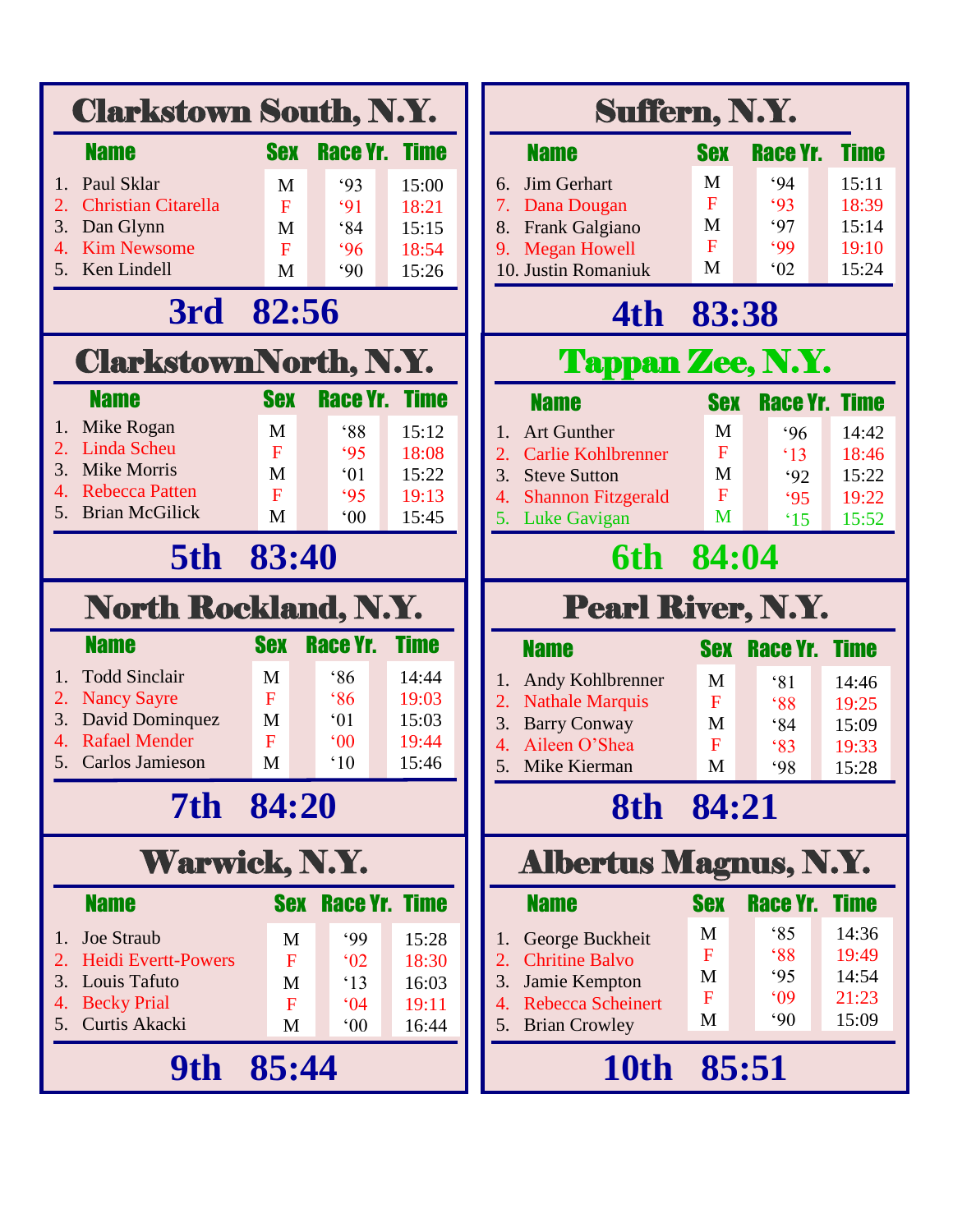|                                                  | <b>Washingtonville, N.Y.</b> |                            |                      | <b>Valley Central, N.Y.</b>                                |                   |                      |                |
|--------------------------------------------------|------------------------------|----------------------------|----------------------|------------------------------------------------------------|-------------------|----------------------|----------------|
| <b>Name</b>                                      | <b>Sex</b>                   | <b>Race Yr. Time</b>       |                      | <b>Name</b>                                                | <b>Sex</b>        | Race Yr.             | <b>Time</b>    |
| <b>Tim Grien</b><br>1.                           | M                            | $90^\circ$                 | 15:18                | <b>Blair Balogh</b>                                        | M                 | 92                   | 16:08          |
| Zuri Wilson<br>2.                                | $\overline{F}$               | 04                         | 20:03                | <b>Jeanne Velasquez</b><br>2.                              | F                 | 96                   | 18:27          |
| 3.<br>Dave Entenmann<br>4.                       | M                            | $90^\circ$                 | 16:04                | 3.<br><b>Bill Tenhagen</b><br><b>Marianne Balogh</b><br>4. | M                 | 92                   | 16:37          |
| <b>Joy Romulus</b><br>Joe Callahan<br>5.         | $\overline{F}$<br>M          | 07<br>$90^\circ$           | 20:58<br>16:10       | <b>Bob McPhillpc</b><br>5.                                 | $\mathbf{F}$<br>M | 84<br>97             | 21:04<br>18:00 |
| 11th 88:33                                       |                              |                            |                      | 12th 90:16                                                 |                   |                      |                |
| Ramapo, N.Y.                                     |                              |                            |                      | Nyack, N.Y.                                                |                   |                      |                |
| <b>Name</b>                                      | <b>Sex</b>                   | Race Yr.                   | <b>Time</b>          | <b>Name</b>                                                | <b>Sex</b>        | Race Yr.             | <b>Time</b>    |
| <b>Mike Shore</b><br>1.                          | M                            | 88                         | 18:13                | <b>Andrew Yim</b><br>1.                                    | M                 | 91                   | 15:32          |
| <b>Debbie Grant</b><br>2.                        | F                            | 88                         | 17:03                | <b>Ann Oakley</b><br>2.                                    | F                 | 98                   | 21:13          |
| 3.<br><b>Steven Anger</b>                        | M                            | 91                         | 18:36                | <b>Burt Rodriguez</b><br>3.                                | M<br>$\mathbf F$  | 07                   | 15:34          |
| <b>Julie Mintz</b><br>4.<br>Carlo Ciruelos<br>5. | $\overline{F}$<br>M          | 88<br>.99                  | 19:59<br>18:40       | <b>Debbie Larsin</b><br>4.<br><b>Simon McCaffery</b><br>5. | M                 | 02<br>97             | 25:39<br>16:37 |
| 13th 94:31                                       |                              |                            |                      |                                                            |                   |                      |                |
|                                                  |                              |                            |                      | 14th 94:35                                                 |                   |                      |                |
| Goshen, N.Y.                                     |                              |                            |                      | Somers, N.Y.                                               |                   |                      |                |
| <b>Name</b>                                      | <b>Sex</b>                   |                            | <b>Race Yr. Time</b> | <b>Name</b>                                                | <b>Sex</b>        | <b>Race Yr. Time</b> |                |
| 1. Brian Nierstedt                               | M                            | 84                         | 14:59                | 1. Mike Viglione                                           | M                 | 91                   | 15:32          |
| 2. Alison Field<br>3. Stephen Furst              | F<br>M                       | $90^\circ$<br>$^{\circ}08$ | 19:43<br>15:06       | 2. Melissa Penizo                                          | $\mathbf F$       | 98                   | 21:13          |
| 4. Jennifer Markiewicz-Wegmar                    | $\mathbf F$                  | 09                         | 29:53                | 3. Doug Swiatocha<br>4. Fran Genesi                        | M<br>$\mathbf F$  | 07<br>02             | 15:34<br>25:39 |
| 5. Eric Furst                                    | M                            | 02                         | 15:43                | 5. Josh Kneek                                              | M                 | 97                   | 16:37          |
| 15th 95:24                                       |                              |                            |                      | 16th 97:30                                                 |                   |                      |                |
| <b>Markiewicz Family</b>                         |                              |                            |                      | <b>Cornwall, N.Y.</b>                                      |                   |                      |                |
| <b>Name</b>                                      | <b>Sex</b>                   | <b>Race Yr. Time</b>       |                      | <b>Name</b>                                                | <b>Sex</b>        | Race Yr.             | <b>Time</b>    |
| 1. Patrick Markiewicz                            | M                            | 04                         | 18:43                | 1. John Halpin                                             | M                 | 89                   | 16:45          |
| 2. Jennifer Markiewicz                           | $\mathbf F$                  | 99                         | 24:19                | 2. Julie Gillis                                            | $\mathbf{F}$      | $^{\circ}00$         | 21:36          |
| 3. Mark Markiewicz<br>4. Margaret Markiewicz     | M<br>$\mathbf F$             | 93<br>93                   | 19:59                | 3. David White                                             | M                 | $90^\circ$           | 17:14          |
| 5. Matt Markiewicz                               | M                            | 02                         | 25:14<br>20:20       | 4. Jenna Winslow<br>5. Korwyn Koleue                       | F<br>M            | $^{\circ}05$<br>98   | 29:20<br>17:19 |
| 17th 98:35                                       |                              |                            |                      | 18th 102:14                                                |                   |                      |                |